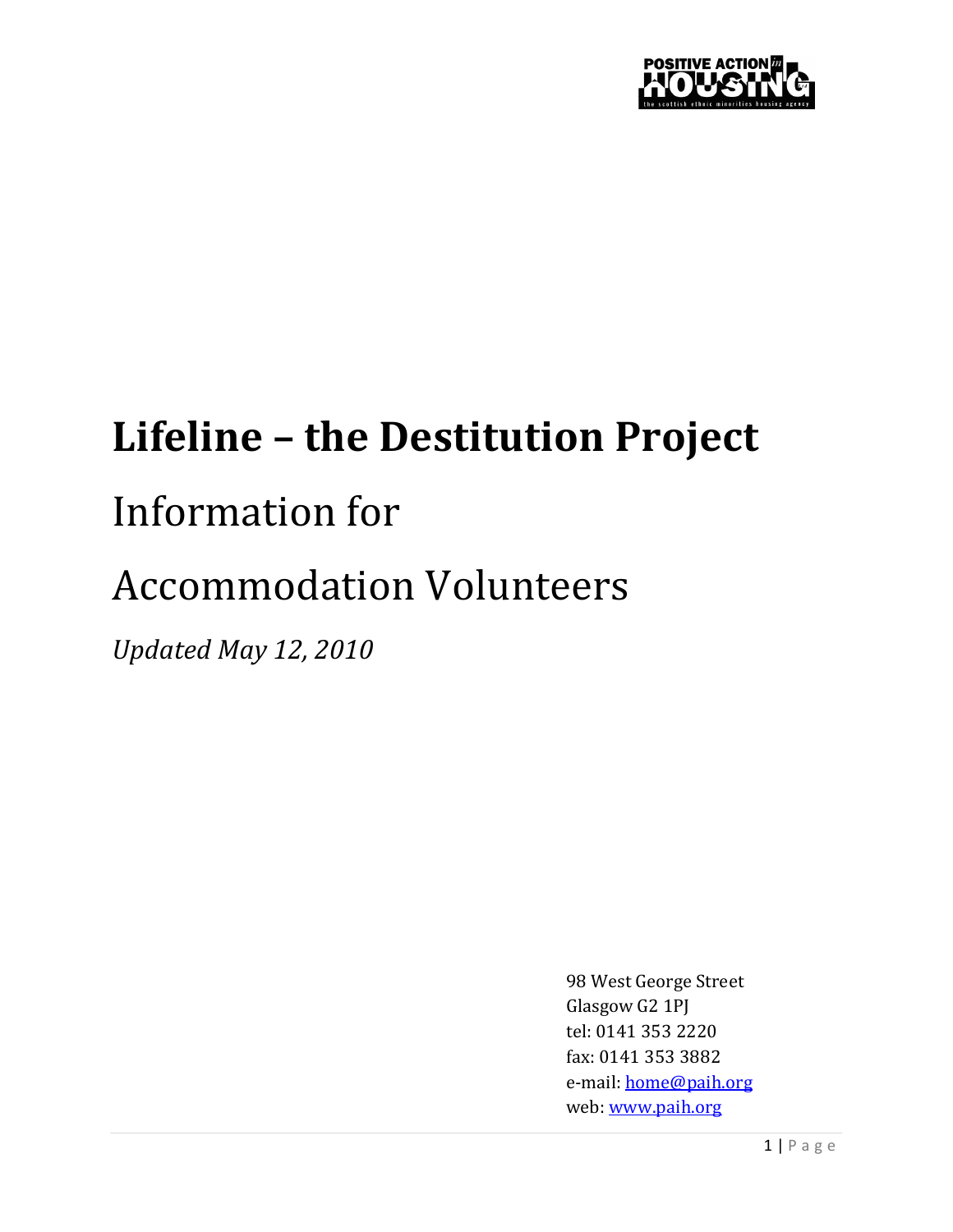

## Introduction

Thank you for your interest in Positive Action in Housing (PAiH). This pack tells you about our humanitarian work with destitute asylum seekers, why we need to do it, the extent of the need and how you can help make a difference.

Destitute asylum seekers face hardship and poverty unseen in the UK since Victorian times. After having their case rejected, they are evicted from their homes, cut off from all state benefits and forbidden to work. Since 2008, we have seen a 25% rise in destitute asylum seekers, mainly involving asylum seekers from Iran, Iraq, Somalia and Zimbabwe.

The Home Office says that "failed asylum seekers without a barrier to leaving the UK are encouraged and assisted to make voluntary departures".

Part of this "encouragement" means forcing asylum seekers out of their homes and into the streets without money or recourse to public funds. However, many are unable to do so (China, for example, refuses to allow asylum seekers back) and for others it would be far too unsafe (such as those from Congo, Zimbabwe, Iraq or Afghanistan).

Some basic support known as 'Section 4' is provided, but not immediately and not for all, and it is not nearly enough. And to access Section 4, asylum seekers must agree to return to their country of origin – an impossible undertaking for someone who is in genuine fear of return. Asylum seekers receive £5 per day in 'food vouchers' and accommodation so basic that many have been forced to share bedrooms with strangers. There is no obligation to set up this support before the actual eviction. This has led to pregnant women sleeping rough. An application normally takes 2-4 weeks and often far longer, during which time our clients are left stranded. The help we provide is absolutely essential.

This policy violates both international law and the "common law of humanity"<sup>1</sup> according to a recent parliamentary report. It also contradicts British values of tolerance, respect for humanity and compassion. We aim to act in accordance with these values and help those who become destitute return to independent, productive lives.

 $^{\rm 1}$  UK Parliamentary Joint Committee in Human Rights, March 2007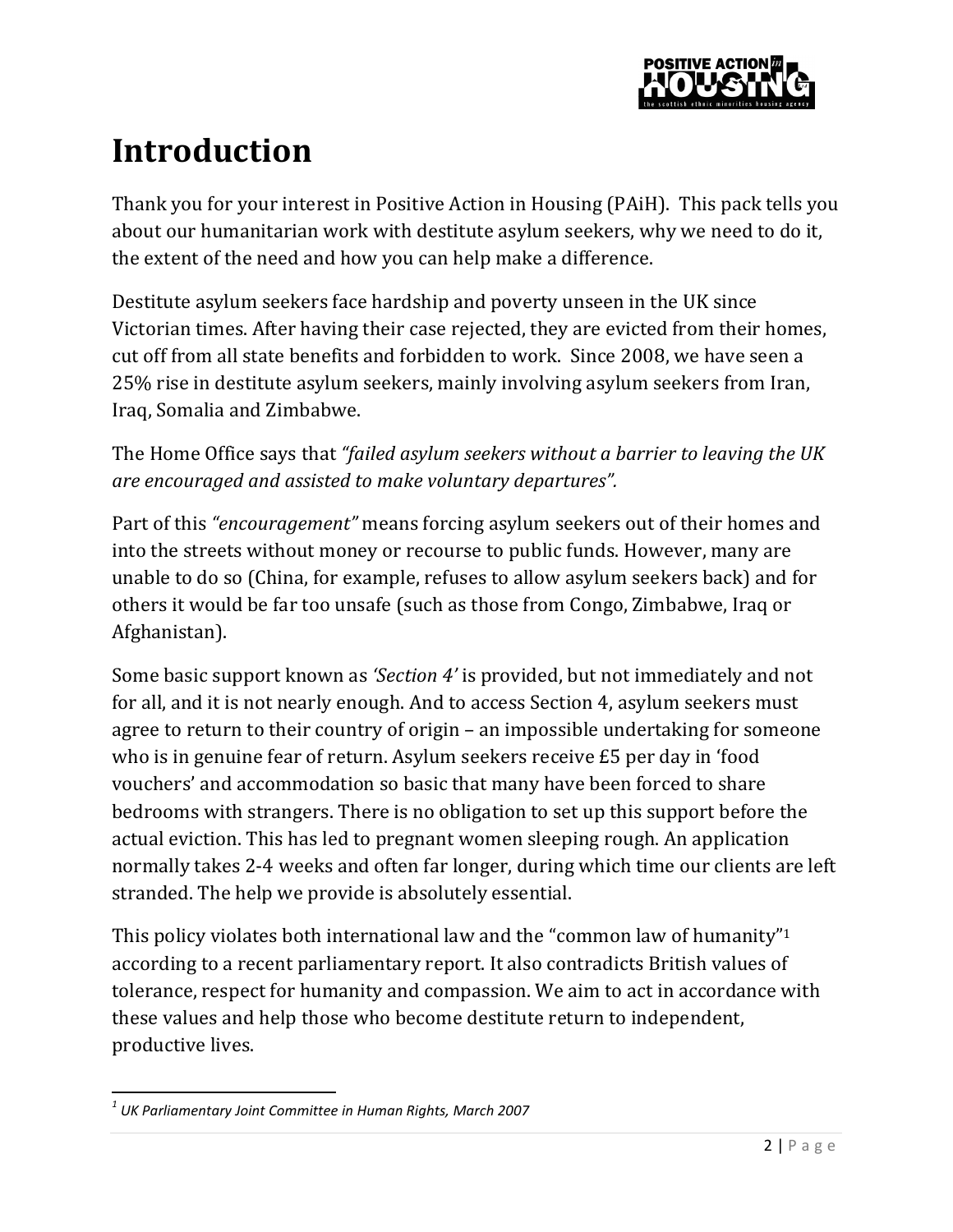

### What we do and how you can help

The Lifeline began in 2005 as a response to the increasing numbers of refugees coming to our charity who were left without almost every basic human need such as food, shelter, a GP or financial support of any kind, denied recourse to public funds, emergency hostels or the right to work.

The Project provides short-term, direct humanitarian relief in the form of shelter and food to destitute people from Scotland's 'refugee' communities. The Project also helps service users with practical resources and support to avoid becoming 'invisible' citizens. It helps service users, especially young people and women, to avoid being vulnerable to exploitation, both labour or sexual, by offering resources to get back into the legal system with a view to achieving citizenship, if at all possible. In many cases, our intervention has resulted in destitute people getting leave to remain in the UK. Interestingly, there is often no rhyme or reason for these home office decisions.

We provide a **Hardship Fund** which gives out small cash sums for food and essential needs e.g. medicine, urgent travel. In some cases, we will pay for cheap hostel accommodation. We try to provide some form of assistance to everyone to ensure they do not become street-homeless. The Hardship Fund is paid for by donations from members of the public and charitable trusts.

We have a **database of accommodation volunteers** (you?) who agree to offer up space in their home to someone who is destitute for a few days, weeks, or even longer. We have a system to ensure destitute refugees and their hosts form the best match. Ultimately, this is a purely voluntary arrangement between both parties but we do our best to make the arrangement rewarding for all concerned. We desperately need more volunteers who are prepared to welcome people into their homes.

The project provides a service which cannot be provided by the public sector or any other agency, and relies on donations from members of the public and charitable trusts.

The need for the Project has grown dramatically. Between April 2008 and March 2009, we supported 276 people, including 21 pregnant women and 13 families with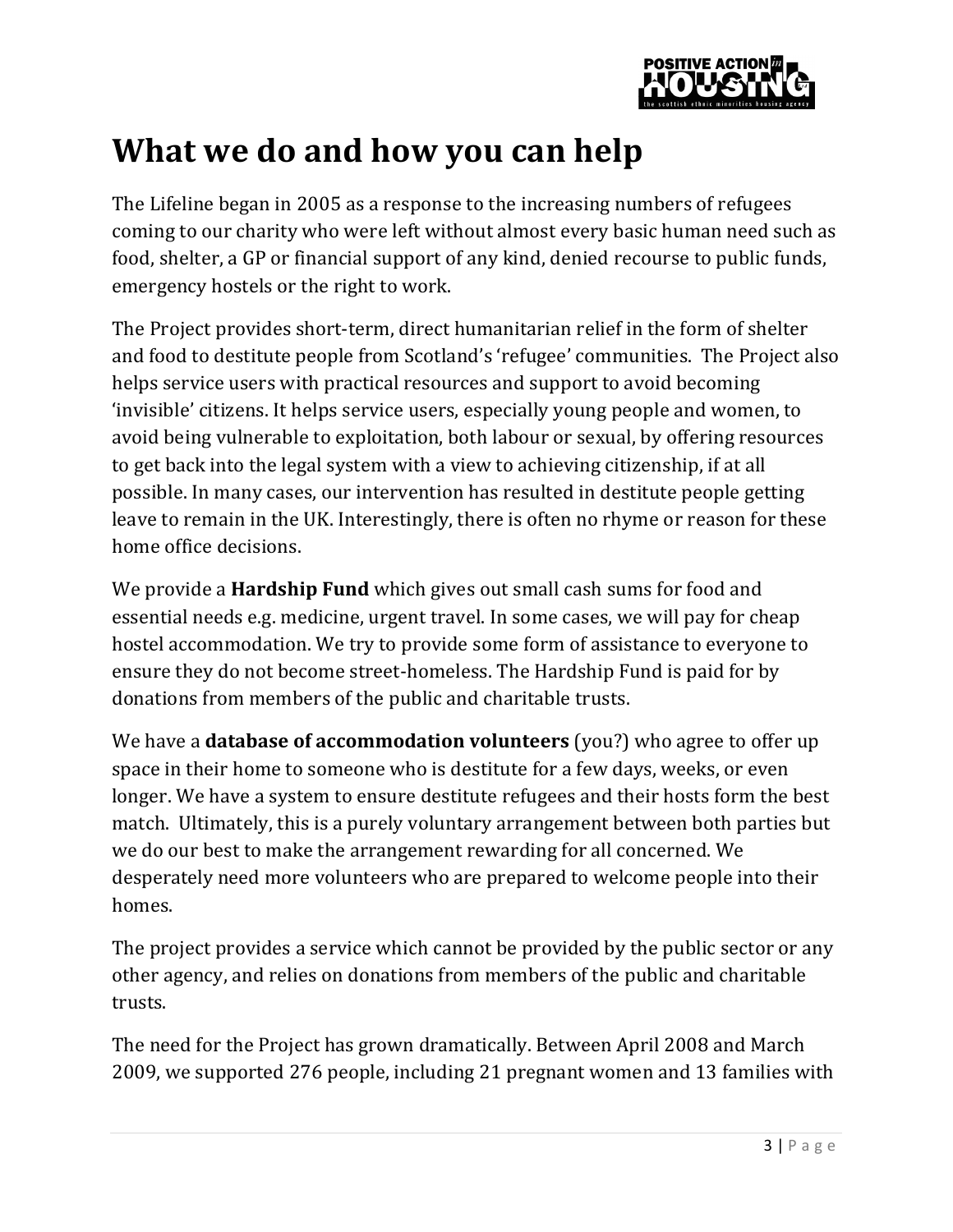

27 children. 37% of people were sleeping rough when they approached us. This is a 25% increase on 2008.

## Finally…

We understand that for whatever reason it may not be convenient to host someone at certain times of the year or occasions. We understand this and will fit around your schedule.

If you agree to host one of our service users, and after checking background information on both parties, we will bring them to your home at a time agreed by you. We will give you information about them as well as any language and cultural needs and will help you in familiarizing the client round your home and the surrounding area. We will provide you with contact information for a named member of our team who has responsibility for you and the service user.

To submit your volunteer application please email **home@paih.org** with the details requested on Page 6. If you have any queries, please do not hesitate to contact a member of the Casework Team, Sraboni Bhattacharya (Project Manager), Sunny Singh, Iain Chisholm or Moseka Mambi on 0141 353 2220 or e-mail: home@paih.org.

Positive Action in Housing Ltd 98 West George Street Glasgow G2 1PJ tel: 0141 353 2220 fax: 0141 353 3882

Thank you!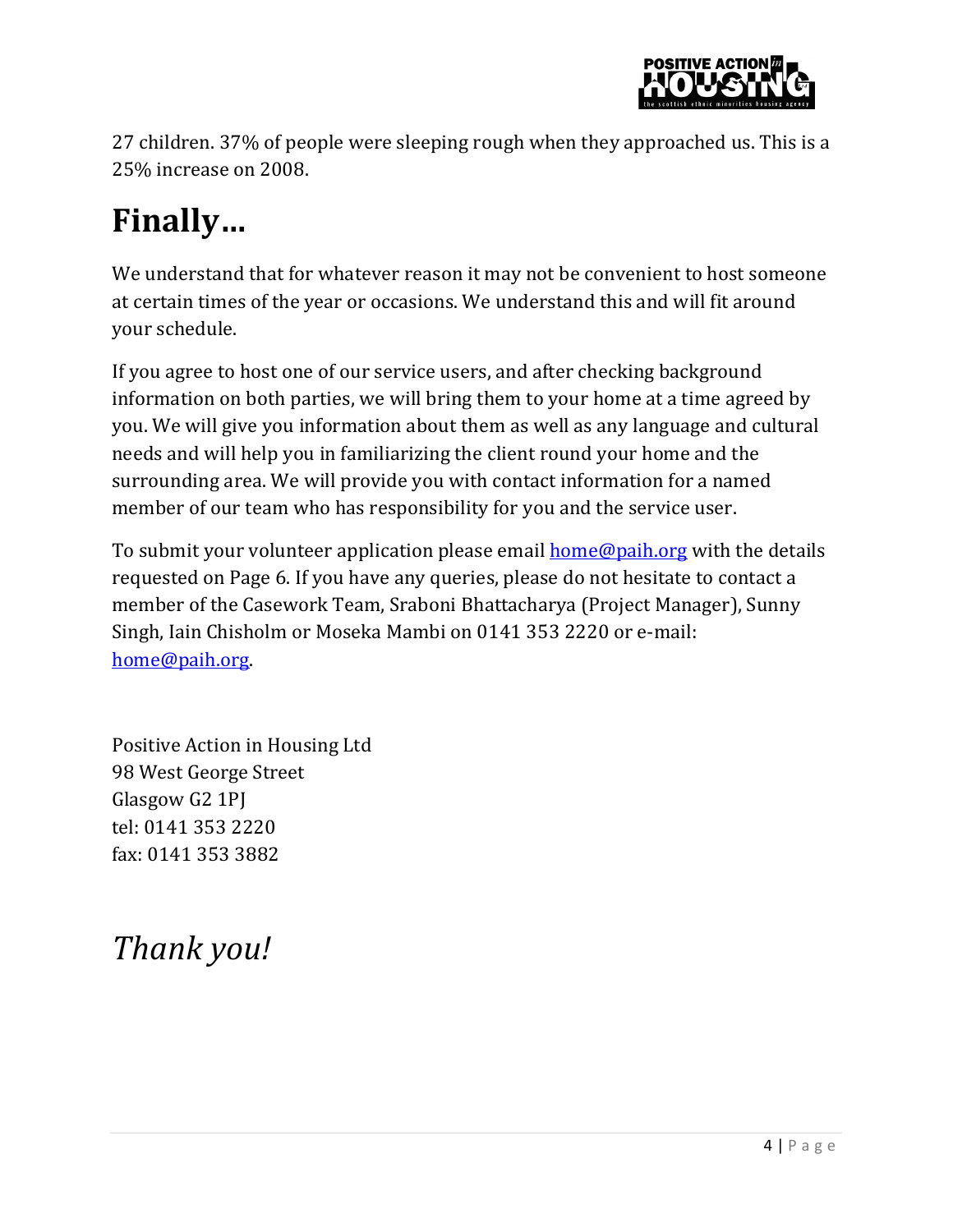

## Frequently Asked Questions:

#### How long will the person stay?

We would usually ask for your help for a period of around 1-2 weeks after which we would try to find the person somewhere else to stay. If the client's government support application takes longer than expected, we may ask you to put them up for an additional few days. If you are unable to, or do not wish to, we will try to find alternative accommodation.

#### What support will the person need?

We shall provide the client with a small amount of money from the Hardship Fund. We would ask that you share food with the client, but only if you want to, and let us know if you feel there is a need for extra support, financial or otherwise. You are not expected to be with them all the time, in an ideal arrangement, both the volunteer and guest go about their own daily business with relative independence. Any additional support you want to give is up to you.

#### What if we don't get on?

This rarely happens as most people are just very grateful for having a warm, safe place to stay. We are, of course, on hand, to resolve things quickly if you have any difficulty.

#### What if they don't speak English?

Most clients speak good English, but if not we aim to introduce you with an interpreter. This is not always possible as we often find out about destitute clients at very short notice. We would at the very least provide you with an interpreter's phone number in case of any difficulty.

#### Can I choose who I host?

 We work hard to match the needs of volunteers and clients, and will always respect the wishes of both parties. For example, most female clients do not wish to stay with single men, and most female volunteers would rather host women. Ultimately, it is always up to you who you decide to welcome as a guest.

#### What you can expect from us?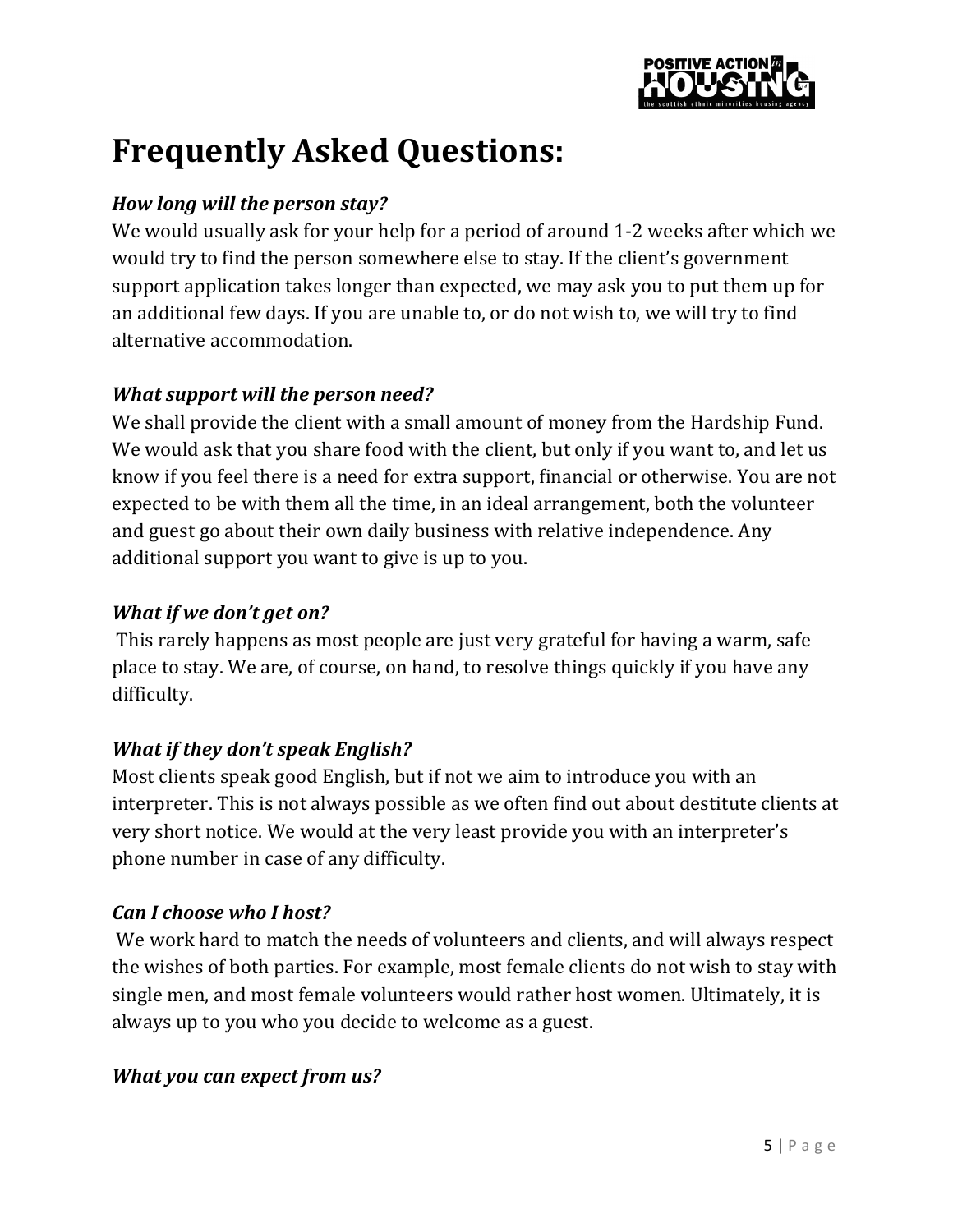

To minimise risk, we will carry out a risk assessment of new volunteers. We will also disclose relevant information about clients to volunteers, and vice versa. At all times, we are available to and are available to resolve any concerns or problems. We cannot take responsibility for any problems that arise, as this is ultimately a purely voluntary arrangement, but, as previously stated, problems are rare.

#### I'm interested in becoming an accommodation volunteer – what do I do next?

**Okay!** If you would like to join our database of volunteers, please email home@paih.org in complete confidence with some background about yourself, your accommodation and guest preferences. We need to know the following:

- 1. Your name, address, mobile number and email address
- 2. Who else lives with you (e.g. you and your family, single, couple, students etc)
- 3. The size of your home, (e.g. the number of rooms and bathrooms, and the space or number of rooms available).
- 4. Please tell us if you have any pets in your home?
- 5. Do you have any preferences for who you would be able to accommodate?
- 6. Do you have any preferences for who you would NOT be able to accommodate? (e.g. man, woman, pregnant women, young people, older people).
- 7. Are there any time periods when you do not wish to make your accommodation available? (This is not always possible to state but it's helpful if you can).
- 8. How long would you prepared to have someone living in your home (e.g. a few days, a week, a month or two).
- 9. Full disclosure of any criminal record.
- 10. Any other information e.g. reason for becoming a volunteer?

All volunteers are expected to support Positive Action in Housing's mission statement and aims.

After we get your details we will then carry out a risk assessment. This involves a brief visit to your home. If this is not possible we would seek character references or something similar.

Once we have a service user whose preferences match yours, we will arrange – if possible – an introduction. If this goes off well, then that's it, we will contact you when a need arises, and if all goes well you will have a new guest in your home within a very short space of time.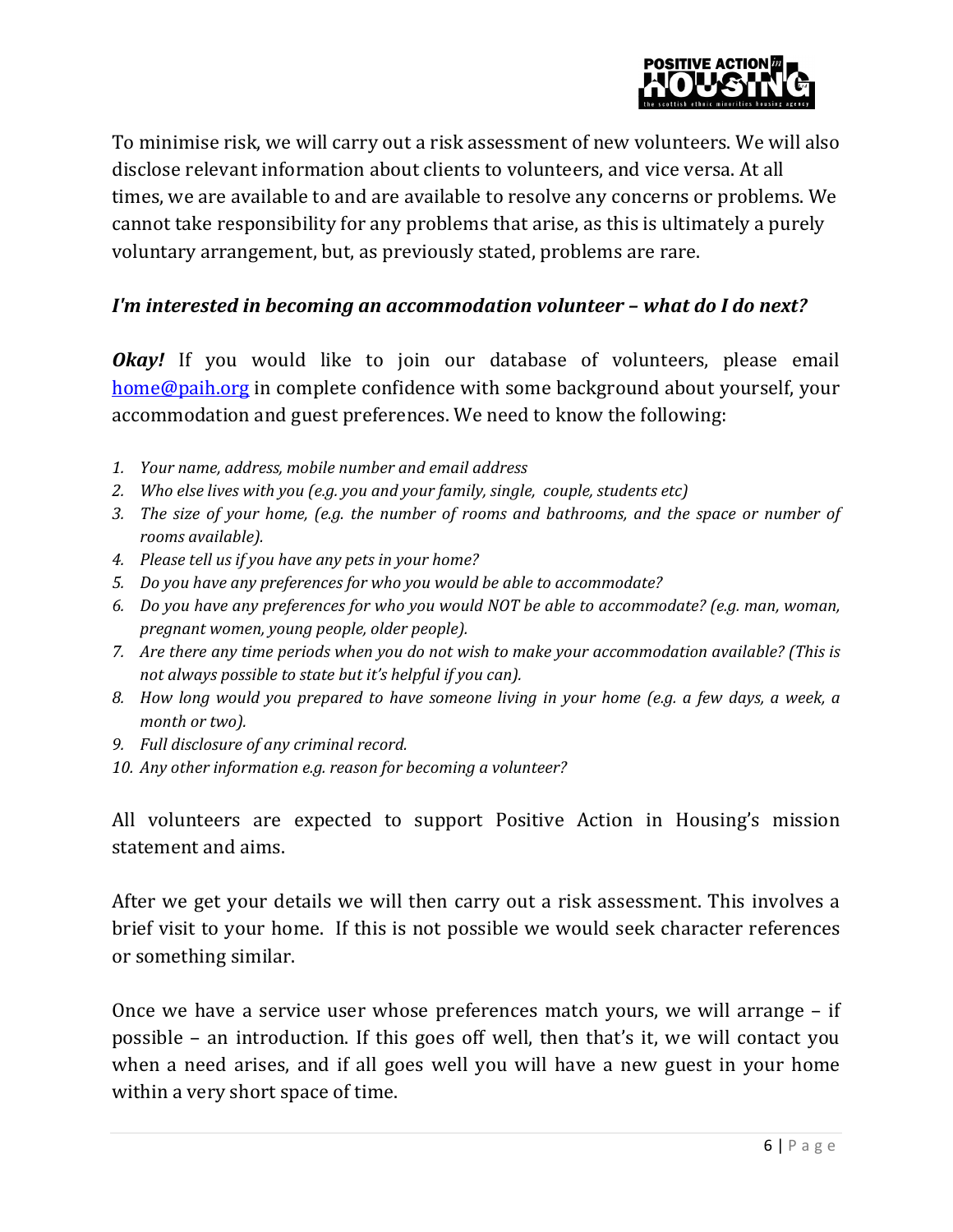

### A client's experience….



Clive, 39, is a Minister from Zimbabwe, a country known for grave human rights abuses including torture. Under government rules on asylum, he is forbidden to work, claim benefits or even stay in homeless shelters. Having slept on the streets of Glasgow with nothing to eat, he is now receiving basic government support and waiting for the Home Office to consider his asylum claim. Clive spoke to us about the help volunteers gave him in Scotland.

"When I first became destitute, I had literally nowhere to go. So I would sleep in the street, go without food, I had serious

health problems. Since I've found Positive Action in Housing, I've never really been stuck.

"In my opinion, staying with volunteers is better than hostels. For one, you're in a home atmosphere. In hostels I would share a dorm and someone would nick your toothpaste or your towel or soap, and that's all you have. In one hostel, after paying for my three nights, I was told to clean the toilets, make beds. The guy said 'if you don't do it, get out'.

"I stayed with volunteers on three occasions, first with a couple in North Queensferry. Then I stayed with a lady for a week in Edinburgh, then again with a lady in Glasgow for about two weeks.

"They told me I was free to use the facilities, the kitchen and whatever I needed. I felt at home. There was an incident in North Queensferry. I have a heart condition, and at the time I didn't have any medication. I collapsed and the couple took me to the hospital. I'm really grateful because if that had happened and I was alone, I wouldn't be here.

 "We'd socialise, going for walks or to the beach. I honestly didn't expect that, I'd expected to stay in my room and that's it. We went to a football match, I'd never seen one before. They support St Mirren so we went to Paisley to see them play Hibs. I'm still in contact with them.

 "People who went through what I'm going through sometimes really struggle before they can get help. If it were not for groups like this, people would literally die in the streets. It's a real comfort to know that there is hope for people who are going through what I went through. I've been fortunate, but some people out there are not fortunate enough. There are many people out there who would benefit if there were more volunteers."